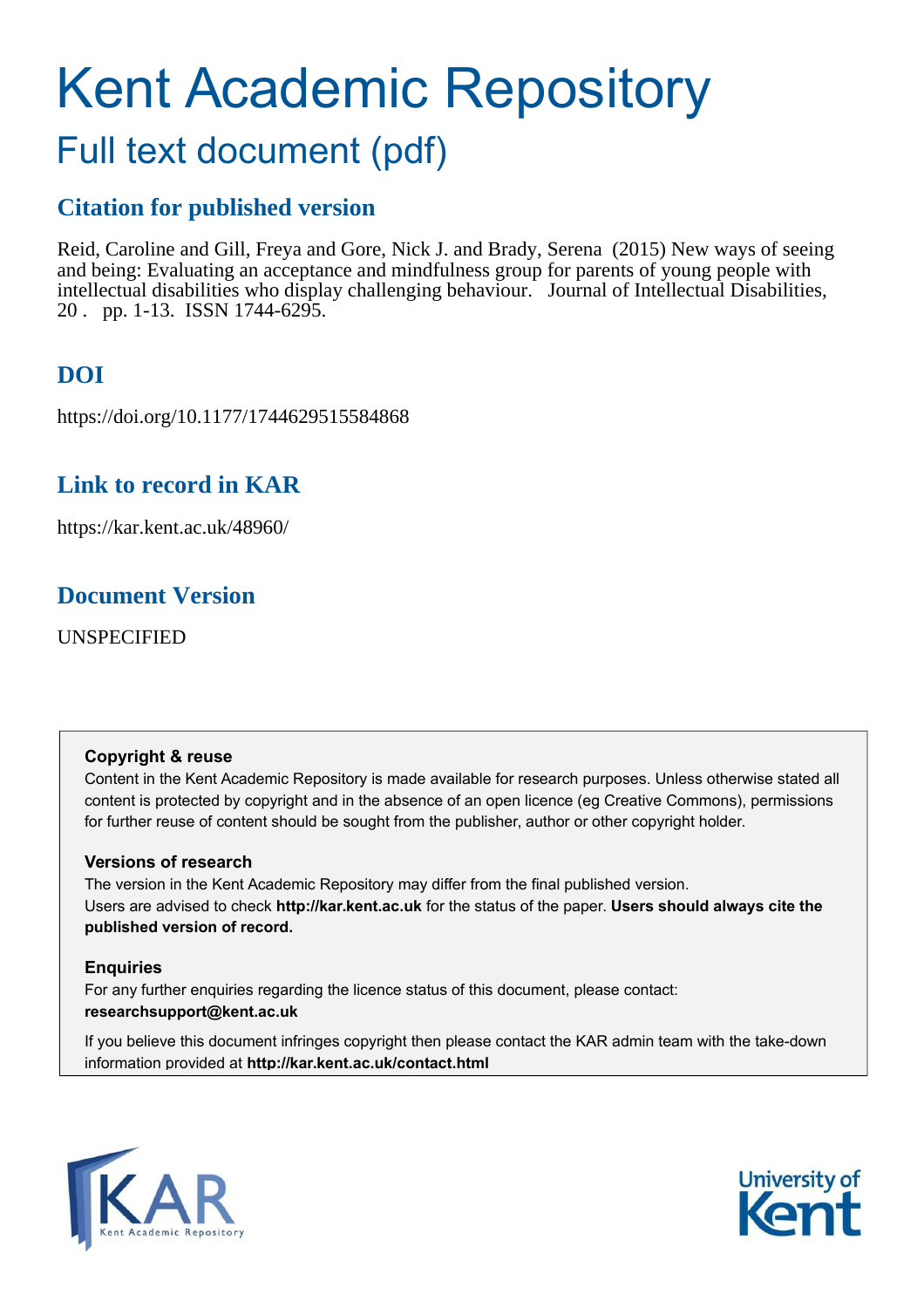**New ways of seeing and being: Evaluating an acceptance and mindfulness group for parents of young people with intellectual disabilities who display challenging behaviour.** 

**Caroline Reid<sup>1</sup> , Freya Gill<sup>2</sup> , Nick Gore<sup>3</sup> and Serena Brady<sup>4</sup>**

#### **Acknowledgements**

The authors would like to thank all the families who took part for sharing their personal experiences of the workshop and for offering their thoughts on the usefulness of and potential improvements to the sessions. In addition, the authors are grateful to Richard Hastings for offering advice and guidance in the initial design and development of the workshops, as well as in methods of evaluation. Finally, the authors would also like to thank the Ealing Service for Children with Additional Needs (ESCAN) for supporting the intervention within the ITSBS by providing resources and allowing the use of clinical time to trial the intervention.

#### **Abstract**

The current study presents findings from an acceptance and commitment therapy based intervention for family carers of children who have an intellectual / developmental disability and display high levels of challenging behaviour. The Parent Wellbeing Workshops consist of 2 workshops incorporating acceptance and mindfulness based exercises and discussions. Semi-structured interviews were conducted with five family carers following attendance of the workshops. Participants found the workshops useful and reported that they were better able to cope with stress. They also described how they had incorporated mindfulness into their daily lives and how their practice had had positive effects on their own wellbeing and on those around them (e.g. their child). Implications of the findings are discussed with emphasis on how the workshops can be included within a Positive Behaviour Support framework. Future directions include a more robust quantitative evaluation, inclusion of follow up sessions, and the application of the workshops with other client groups and in other delivery formats.

<u>.</u>

Corresponding author: Caroline Reid, Ealing ITSBS, Ealing Service for Children with Additional Needs, Carmelita House, 21-22 The Mall, London, UK. Email: [caroline.reid1@nhs.net](mailto:caroline.reid1@nhs.net)

<sup>&</sup>lt;sup>1</sup> Ealing Intensive Therapeutic and Short Break Service (ITSBS), West London Mental Health NHS Trust, UK

<sup>&</sup>lt;sup>2</sup> Newham Child and Family Consultation Service, East London NHS Foundation Trust

<sup>&</sup>lt;sup>3</sup> Tizard Centre, Kent University, UK

<sup>4</sup> Tizard Centre, Kent University, UK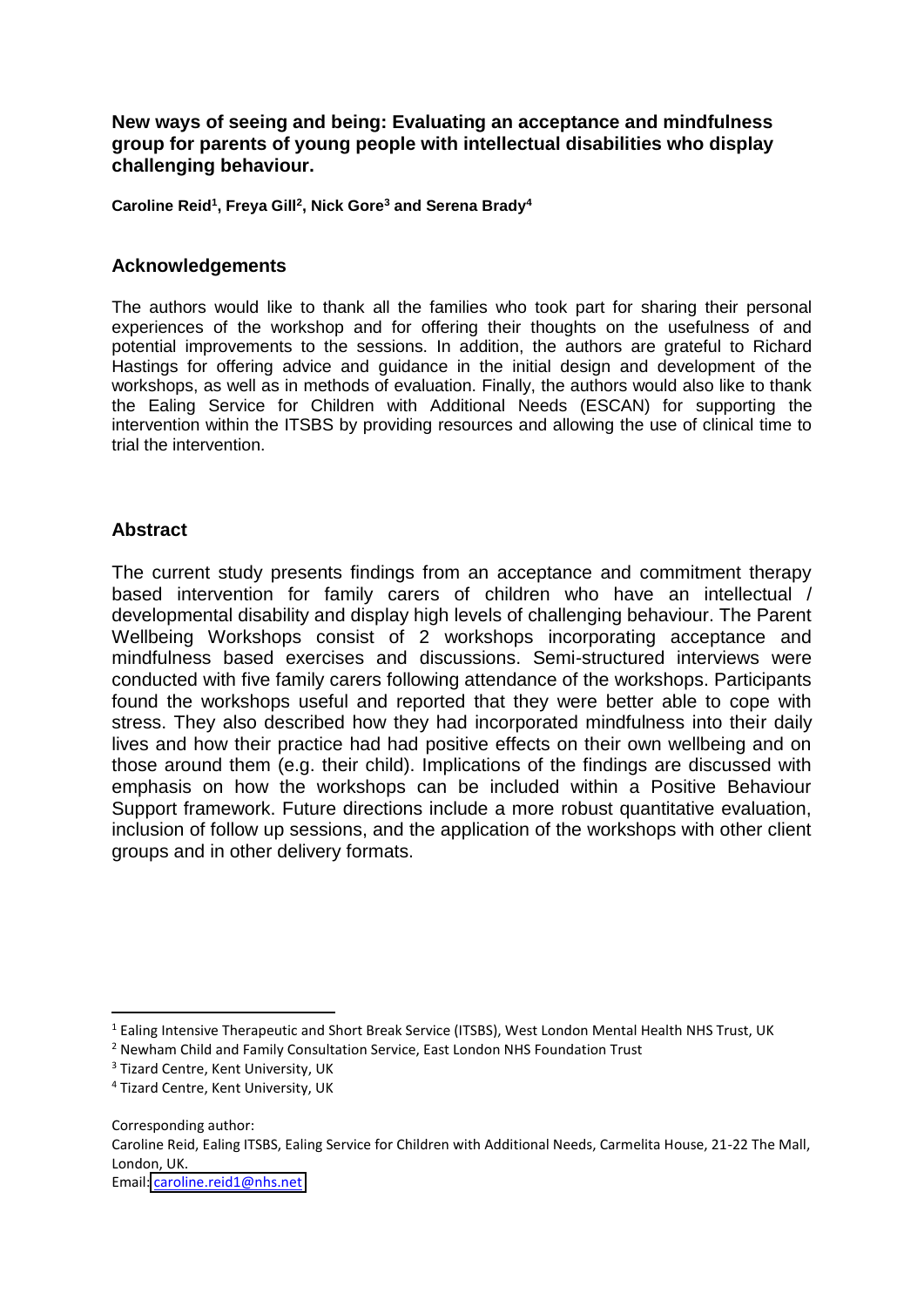#### **Introduction**

Children and young people with intellectual / developmental disabilities are at increased risk of displaying behaviours that challenge (Emerson & Einfeld, 2010; Totsika et al. 2011a; Totsika et al. 2011b). These behaviours are known to have a negative impact on the wellbeing and quality of life of the individual (Allen, Hawkins & Cooper, 2006; Emerson & Einfeld 2011) but also on those who provide care and support. In particular, family carers are often found to experience stress and other emotional difficulties (Baker et al. 2003; Hastings, 2002).

The emotional wellbeing of family carers may be a critical factor in determining the success and implementation of interventions designed to support children who present with behaviour that challenges (e.g. Singh et al., 2014) and in preventing family breakdown. Mental health and emotional support for carers is increasingly recognised within the scope of Positive Behavioural Support (PBS; Gore et al, 2013; LGA & NHS England, 2014) as a model of best practice.

In recent years an emerging body of literature has suggested that mindfulness and acceptance based approaches may offer an effective way for family carers to cope or remain resilient when raising a child with complex needs. Jon Kabat-Zinn defines Mindfulness as "paying attention in a particular way: on purpose, in the present moment, and non-judgementally" (Kabat-Zinn, 1994). Both traits of mindfulness and acceptance have been found to mediate emotional wellbeing for family carers (Beer, Ward, & Moar, 2013; Lloyd, & Hastings, 2008). A variety of mindfulness-based interventions have been found to help reduce emotional difficulties for parents who have children with intellectual / developmental disabilities (e.g. Benn, Akiva, Arel, & Roeser, 2012; Ferraioli & Harris, 2013; Minor, Carlson, MacKenzie, Zernicke, & Jones, 2008; Neece, 2014) and without (e.g. Coatsworth, Duncan, Greenberg, & Nix, 2010; Duncan & Bardacke, 2010; Murrell & Scherbarth. 2006).

In the current study we provide a qualitative analysis of parent interviews that followed the piloting of a brief wellbeing intervention for parents who had a child with intellectual disability who displayed high rates of behaviour that challenges. The intervention was based on Acceptance Commitment Therapy (ACT – Hayes, Strosahl, & Wilson, 1999); a third-wave cognitive-behavioural model that includes mindfulness exercises alongside a variety of other components (i.e., cognitive diffusion, willingness, values-led behaviour change). A study by Blackledge and Hayes (2006) reported positive outcomes for parents of children with Autism who completed a 10 week ACT programme, and brief, workshop-based ACT interventions have been demonstrated to improve emotional wellbeing for paid carers who support people with behaviour that challenges (Noone & Hastings, 2011; Smith & Gore, 2012).

Despite evidence to support use of mindfulness and acceptance approaches with family carers there have been very few attempts to capture the experience of group members via a qualitative approach, In the only known example of using such an approach, Duncan, Coatsworth, and Greenberg (2009) used a focus group to evaluate the experiences of participants following attendance of a parenting program that had been adapted to include mindfulness based content. Participants reported positive changes in their parenting style and wellbeing, as well as positive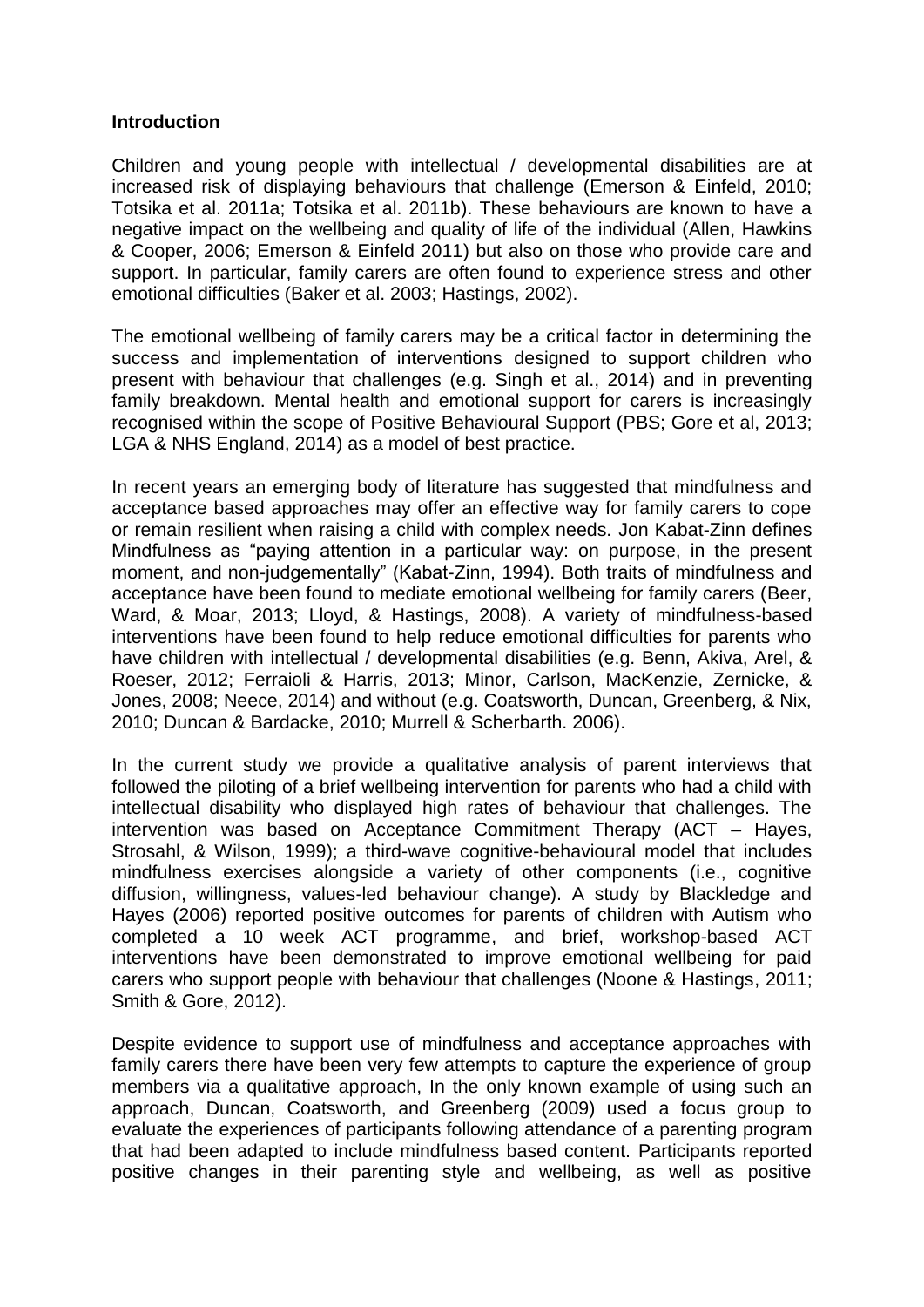experiences of the program. There are, however, no known studies that have used a qualitative approach specifically within the field of intellectual/developmental disabilities. The experiential nature of mindfulness and acceptance approaches would suggest, however, that first-hand accounts via interview may be a particularly valuable way of investigating in greater detail how parents draw upon discussions and exercises and use these within their everyday lives. The present study therefore aims to evaluate an ACT based intervention for family carers of children with an intellectual / developmental disability using qualitative approach.

#### **Methodology**

#### **Service**

The Parent Wellbeing Workshops were run within the Intensive Therapeutic and Short Break Service (ITSBS) which has been described in detail in an earlier publication (Reid, Sholl, & Gore, 2013). The service aims to provide intensive support to children who are at risk of requiring a residential school as a result of behaviour that challenges. The ITSBS service model involves providing a 3-week short break to the child (either in a designated short break service or in their own home) which allows the family some restorative time and an opportunity to access therapeutic support and training which may have otherwise been difficult to attend. Whilst the child is receiving their short break, their behaviour is observed and assessed in order to devise an intervention plan and provide appropriate support. A PBS plan is then formulated in consultation with the child's family, support workers, and other stakeholders. The plan is implemented within the short break service and the family are trained and supported to continue the plan following the child's return home. At the same time, the family is offered support within a systemic framework in order to strengthen the family system and resolve any difficulties. This support can include one-to-one therapy sessions, family therapy, support for siblings, or group support. The Parent Wellbeing Workshops are offered as part of their systemic support to families.

#### **Participants**

Nine family carers whose child was currently receiving or had recently received support from the ITSBS were invited to attend the parent wellbeing workshops. Of these, seven family carers attended the workshops. Family carers were verbally informed of the evaluation by the first author and invited for interview following the workshops. Written consent was gained from five family carers to be interviewed. The interview was audio recorded.

All participants were female; two were married and the remainder were single parents. Three participants were of Asian ethnicity, one was white British, and one was mixed race. Three participants had more than one child, whilst for two the focal child was their only child.

The five focal children were aged between 9 and 14 years and all had an Autism Spectrum Disorder, a severe learning disability, and displayed challenging behaviour. Before input from the ITSBS, all of the children were at risk of placement in a residential school due to the severity of their challenging behaviour. At the time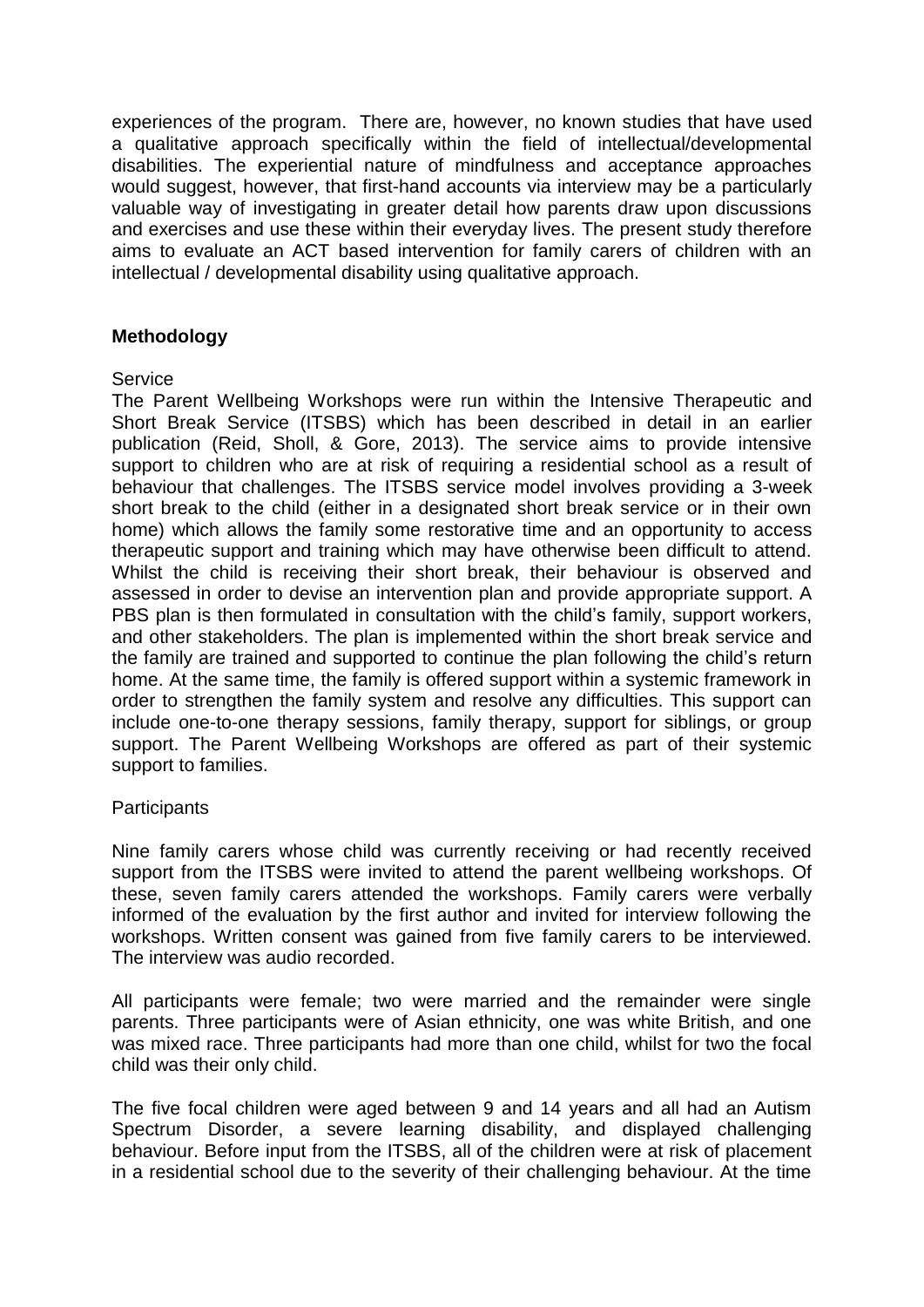of the interviews, four of the five children were placed in local special schools and all of the children were living at home with their families.

#### Intervention

The Parent Wellbeing Workshops were based on Acceptance and Commitment Therapy (Hayes, Strosahl, & Wilson, 1999) and consisted of two four-hour workshops held one week apart. They were facilitated by the first and third author and were held at the ITSBS. The workshops were structured around five key concepts of Acceptance and Commitment Therapy and used metaphors taken from the literature to illustrate each concept (as described by Smith & Gore, 2012). The five concepts were i) stress is normal, ii) how we use language and thoughts to problem solve, iii) the downside to living in our thoughts, iv) alternatives to living in our thoughts and v) being led by our values not by our thoughts. The workshops included a range of exercises and discussions surrounding these concepts which were designed to allow participants to experience mindfulness practice and consider ways to incorporate the practice into their lives.

#### Ethical Considerations

The project was categorised as a service evaluation by West London Mental Health NHS Trust. All participants gave informed consent before taking part in the evaluation and were aware that they could withdraw from the evaluation at any time. They were assured that both they and their child would remain anonymous and they gave consent to the results being written up for publication.

#### Interview Schedule

The first and second author collaborated to devise a semi-structured interview schedule for use in the evaluation. The schedule was designed to be open-ended and flexible in order to allow the interviewer to adapt the structure and order of the questions as necessary. The interview schedule contained questions about the following areas:

- 1. General information about whether the participant had attended any similar workshops before and whether they attended both of the sessions
- 2. What their experience and emotional wellbeing was before the workshops
- 3. Their experiences of the parent wellbeing workshops
- 4. Recommendations for future workshops

The interviews were conducted as soon as possible after the final workshop in order to capture participants' immediate experience of the workshops. They took place in a clinic setting and lasted a maximum of an hour and a half (the actual duration was variable due to the flexible nature of the interview). The interviews were conducted by the second author and recorded in order to aid transcription.

#### Analysis

Following transcription, a thematic analysis was conducted based on the six steps described by Braun and Clarke (2006) and corresponding with Boyatzis (1998).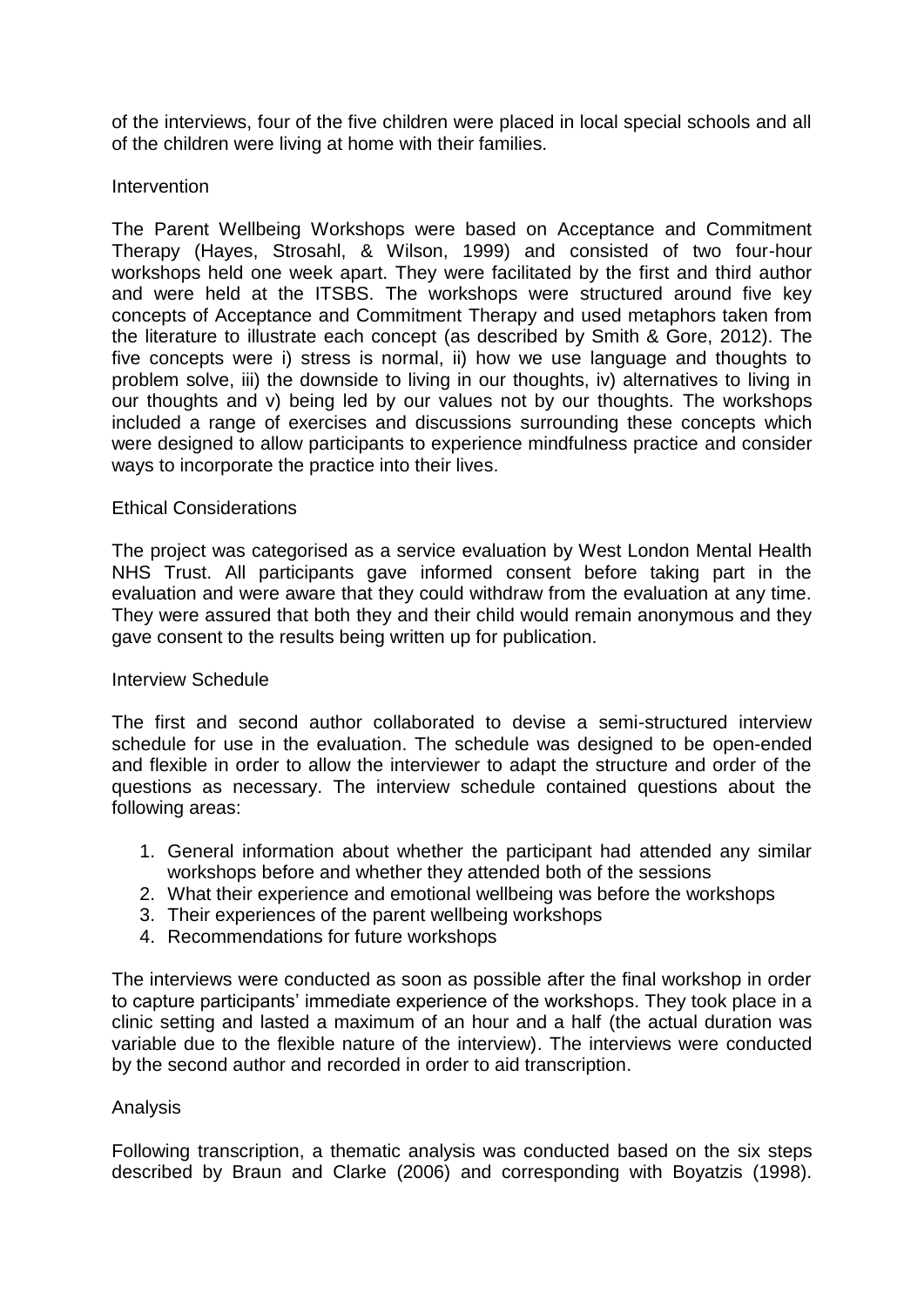Thematic analysis allows flexibility in data analysis and is able to provide a detailed account of a complex phenomenon (Braun & Clarke, 2006). It is also said to be of most use in the early stages of the research inquiry process, which is suitable for the current study (Boyatizis, 1998).

The first three authors independently read the transcripts and highlighted ideas and significant comments. They then met to elicit broad themes which reflected a consensus of the highlighted areas of the transcripts. The third author then extracted a potential set of themes bases on these discussions which were verified by the first and second authors by re-reviewing all transcripts, identifying supporting quotes, and ensuring these were representative of the sample.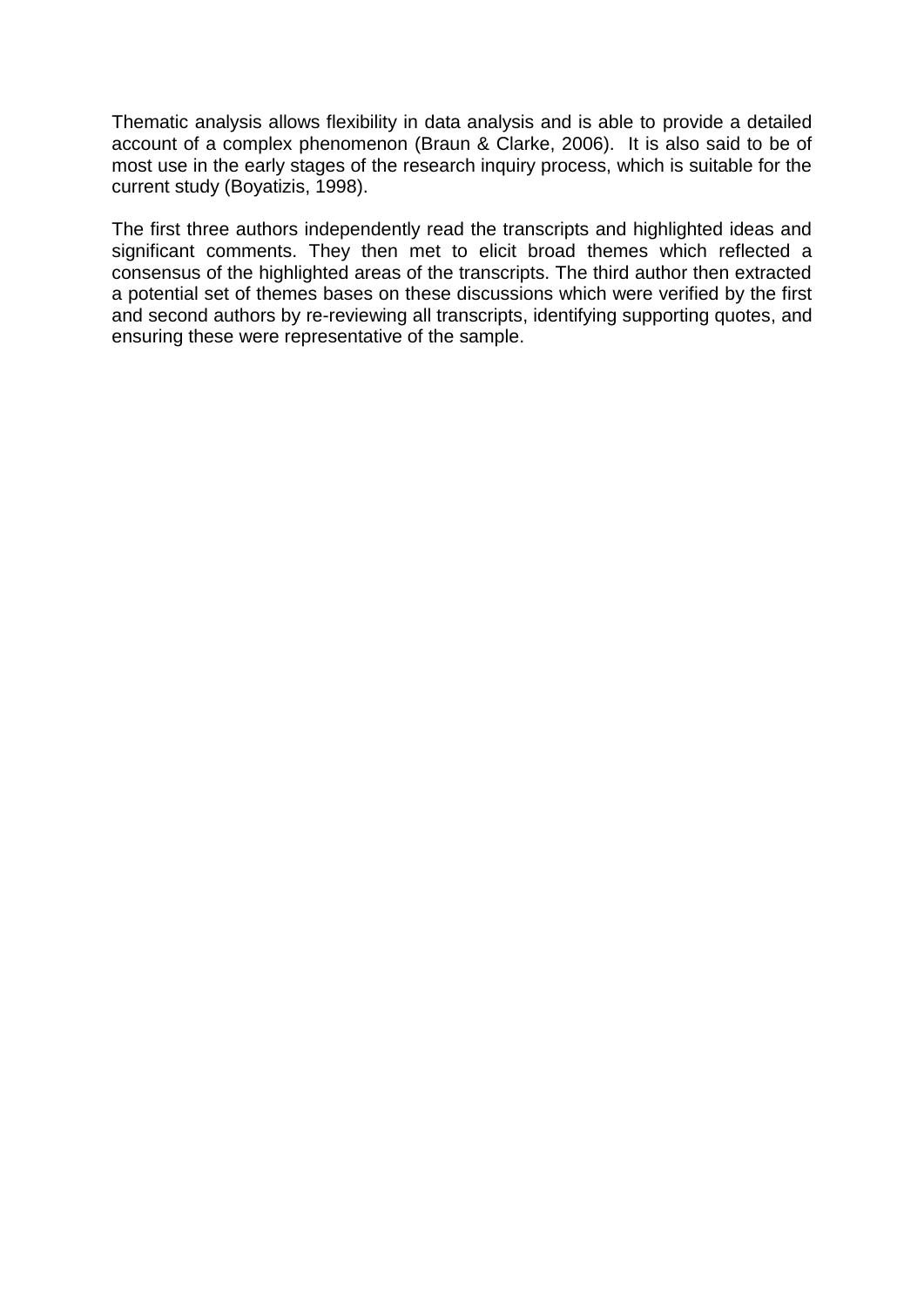#### **Results**

Parents expressed a wide range of views about their experience of the mindfulness group and how this influenced several key aspects of their lives. The analysis yielded six central themes and several sub-themes (see Table 1).

| <b>Themes</b>                   | <b>Sub-Themes</b>              |
|---------------------------------|--------------------------------|
| 1. It mounts up/crunch point    |                                |
|                                 |                                |
| 2. Sweeping it under the carpet | Avoidance-led strategies       |
|                                 | Where do I fit?                |
| 3. A unique group               | All in the same boat           |
|                                 | A different kind of support    |
| 4. New ways of seeing and being | A different perspective        |
|                                 | Making mindfulness my own      |
| 5. Positive changes             | Back on an even keel           |
|                                 | Values-led changes             |
|                                 | New ways of responding to same |
|                                 | old situations                 |
|                                 | Changes for others             |
| 6. Looking to the future        | Personal practice              |

Table 1: Overview of themes and sub-themes

Theme 1: It Mounts Up/Crunch point

A narrative emerged about the struggles parents were facing prior to the group, which was characterised by the emotional and physical strain of caring for a child with significant behavioural challenges, and the level of isolation they experienced as a consequence. There was a sense that the situation for these parents had come to a head, or a crunch point, before taking part in the group.

Most of the parents talked about feeling isolated with the difficulties they experienced:

I had to literally have my house windows taken out ... just because of how he was and like I don't think people that don't have those kind of problems they don't understand. (P3)

Parents unanimously referred to the significant detrimental impact their situation was having on their emotional wellbeing:

…there were times before I used to get very down about it … kind of being like a yo-yo, been through stages where I've been quite low. (P4)

My nerves were shot to pieces…it comes out in physical form. Terrible back ache, headache, not sleeping so I know I was very stressed out. (P5)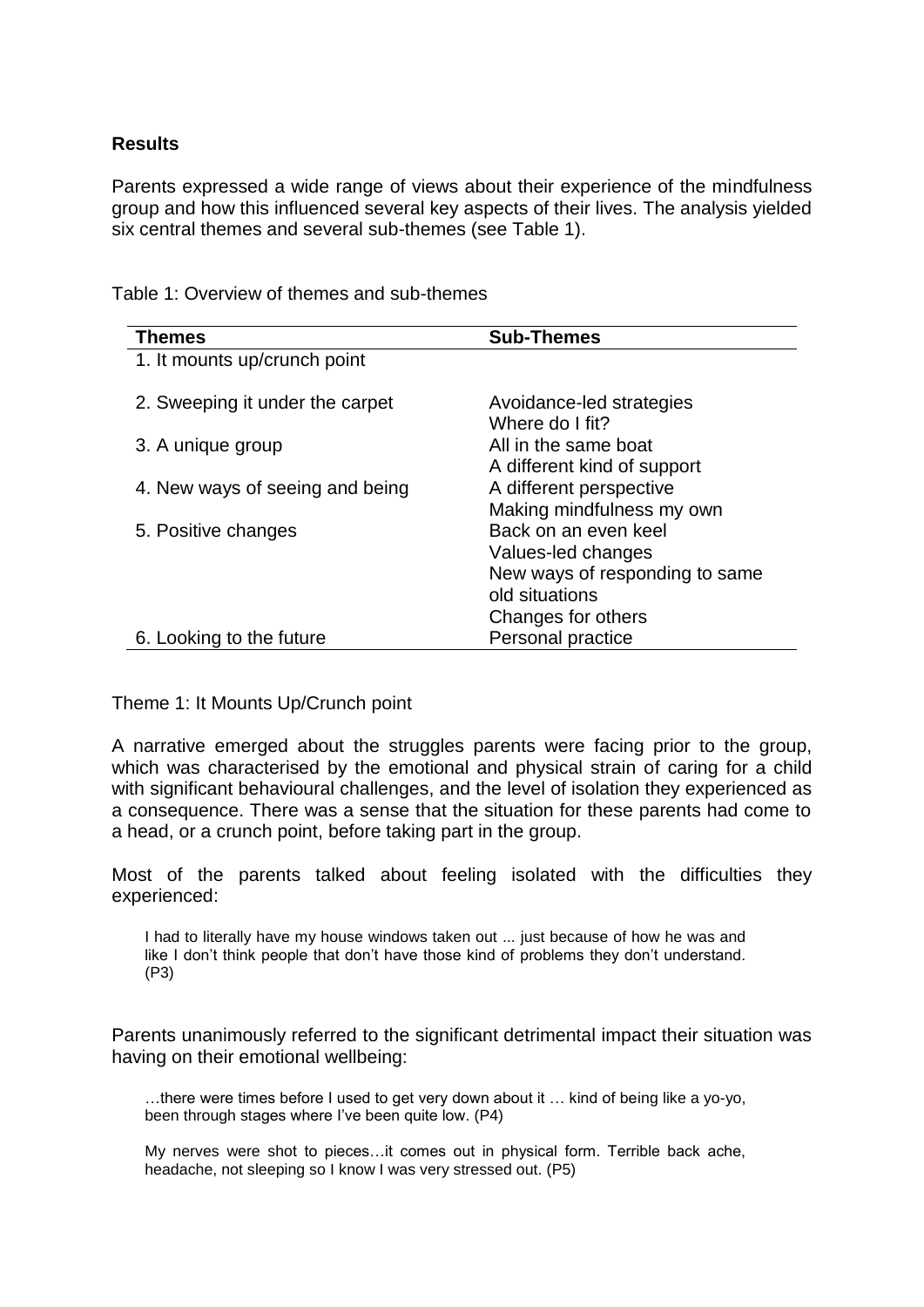One parent captured the all-consuming nature of being the parent of a child with a significant learning disability who displays behaviour that challenges and the knockon effect this brings to other areas of life:

like I've not got enough time to do anything like just to catch up on myself and you know the housework. Everything with him takes up a lot of time and anything that I can do when he's not there I've only got a small window to do it in and it mounts up.' (P5)

Theme 2: Sweeping it under the carpet

Parents reported a range of previous support and coping strategies: whilst a small number of the parents were engaging in constructive forms of support (e.g. counselling, yoga), the majority recognised that they were struggling to cope.

Avoidance-led strategies

The majority of parents had strove to get on with it and where possible avoid acknowledging difficult emotions:

… just to get on with it and sweep the reality of how difficult it is kind of under the carpet.... (P2)

I kind of just tend to get on with stuff I think I was just kind of blotting a lot of it out just working on autopilot. (P5)

Where do I fit?

Parents unanimously talked about a sense of not belonging; feeling ostracised by other parents due to their child's level of need or behaviour. This tended to leave parents feeling unable to speak out about their difficulties in a group, and reluctant to make use of the support:

```
You just feel like you're isolated. (P3)
```
I've been to meetings before where there's parents and it really didn't help me much. (P3)

There was a general consensus that previous outlets of support had often not worked but uncertainty about what an alternative might be:

I suppose in the back of my mind I'm always hoping there's a miracle somewhere that will solve all these problems and make it a bit easier on us. (P5)

Theme 3: A unique group

On reflection of previous experiences of support, parents emphasised the unique nature of the current group; placing a high value on meeting others in similar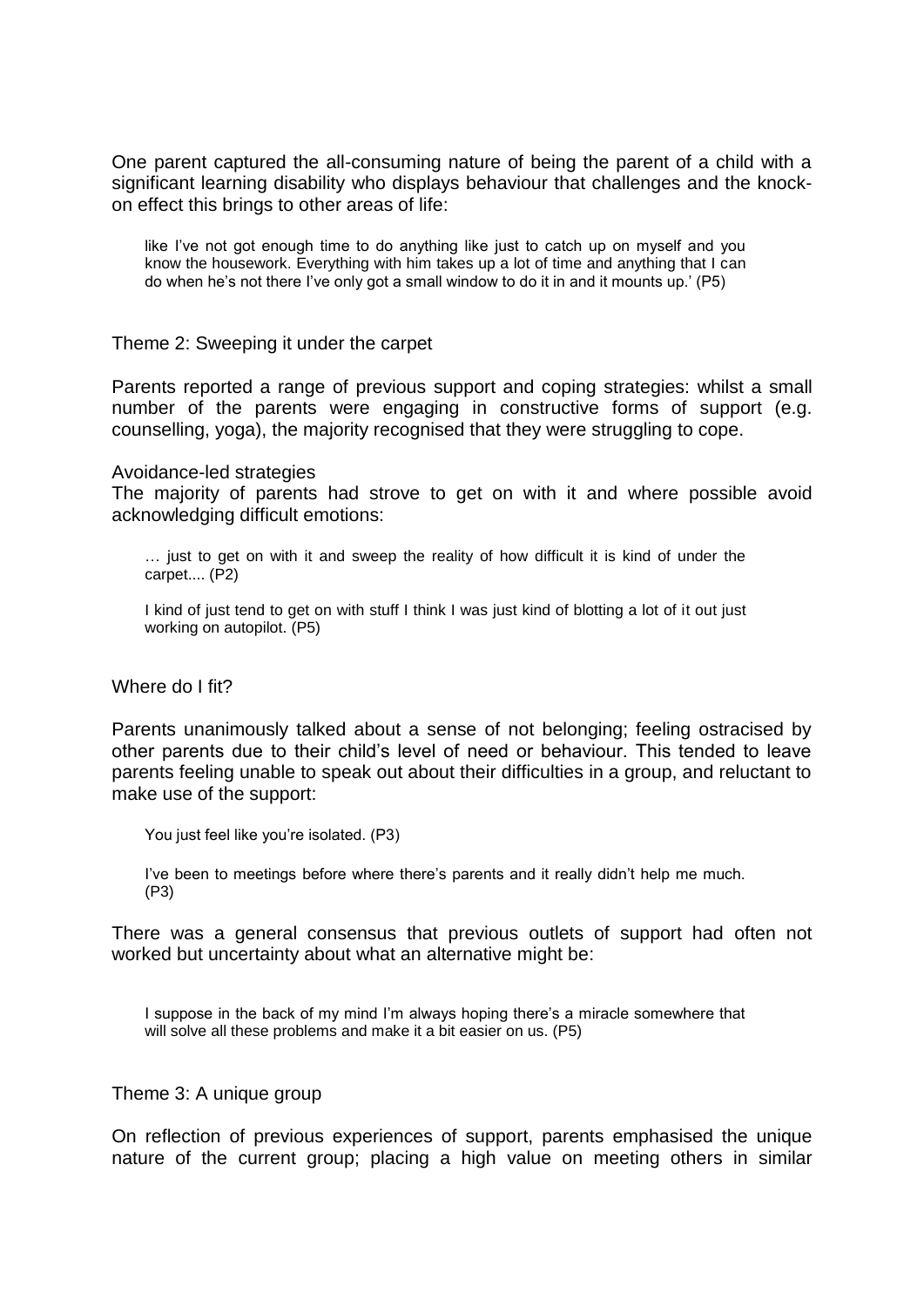situations. There was also a mix of prior exposure to mindfulness ideas, which influenced parents' expectations of the group.

#### All in the same boat

An important experience raised by all parents was the realisation that they were not alone, and that others shared similar experiences to them. This enabled a sense of cohesion to develop between group members:

I didn't feel alone … we could just be ourselves.' (P2)

… you meet these people and you realise that "right they are also in the same boat". (P1)

… they're on the same page as you in a way because other people don't get it. (P3)

Meeting other parents with similar experiences also provided a story of resilience, allowing the parents to further develop a sense of hope:

In some ways it really gives you a lot of strength to know that there are others who are coping with this … they're able to survive this so it really makes you feel strong like you can do that too. (P1)

[Hearing] stories that they told and the strength and they've never given up. (P2)

#### A different kind of support

The parents reflected on the nature of the group being unlike their previous experiences of support:

I thought it sounded really good that it was focusing on the parent. (P4)

One parent described how their experience of the group challenged their expectations of what a therapeutic group entails:

I didn't expect it to be like that I just thought it would just be somebody telling us how to look after ourselves. (P4)

Unlike previous groups, the parents' shared experiences enabled them to talk about previously hidden aspects of their parenting roles:

We could actually talk about the fact that some of our kids hit and punch ... we usually can't talk about [these things] anywhere else.' (P1)

Mixed assumptions and prior experiences of mindfulness were highlighted: a small number had prior interest in using mindfulness techniques, however, several talked about being sceptical about the new approach:

make us just sitting around in a circle and make us do meditation and tell us other ways to do it but it was very different. (P1)

I was a bit cynical about it but it really did work. (P3)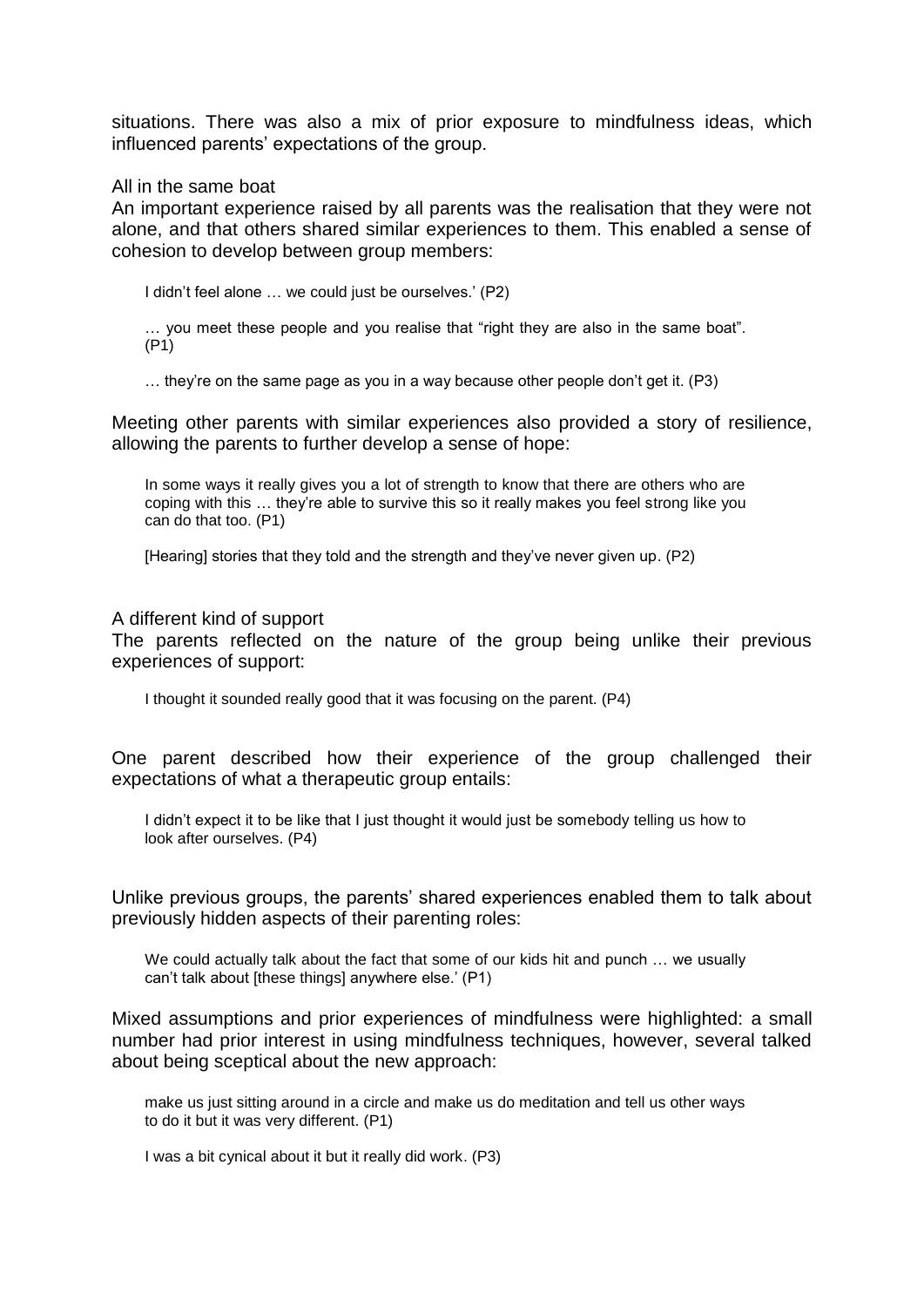Theme 4: New ways of seeing and being

A key theme highlighted by the parents related to how the workshops had changed their perceptions and experiences. It can be separated into two clear sub-themes: seeing a different perspective of their difficulties and building new ideas into their lives.

#### A different perspective

The parents referred to the insights they had developed during the group and how this had supported a more mindful outlook. Most of the parents made specific references to metaphors introduced in the group:

… it makes it a lot tougher when you are in the quicksand…And you can either struggle and sink deeper or you can make peace with it. (P1)

There appeared to be some development of self-compassion and self-validation:

I remember initially sort of talking about what our daily life is like and how stressful it is and how impossible it is when you wrote it down… if [someone] were paid to do it sort of thing it would be really difficult to fit it all in. (P5)

… perhaps I shouldn't be too hard on myself and find time to get a break. (P2)

The parents recalled some of the mindfulness exercises in the group that stood out to them:

… we were asked to do that letter … and I think I was able to focus a bit more on here and now than always looking you know going ahead 50 miles an hour, to be kind of aware. (P4)

Yet in some cases this reflected some ongoing confusion between mindfulness and relaxation:

The meditation relaxation sort of thing that was really good as well cause probably half of us don't relax you know not properly. (P3)

#### Making mindfulness my own

The second sub-theme pertinent to the parents was the idea of introducing mindfulness to their own lives. Although there appeared to be general consensus amongst the parents that they were eager to practice the exercises, some parents were struggling with this and acknowledged barriers to implementation:

… I've been so busy and to be honest I haven't followed up too much with the breathing. (P2)

Others had begun to approach their lives and parenting more mindfully and with acceptance:

I've been doing [mindfulness exercises] … maybe a couple of times a week. (P3)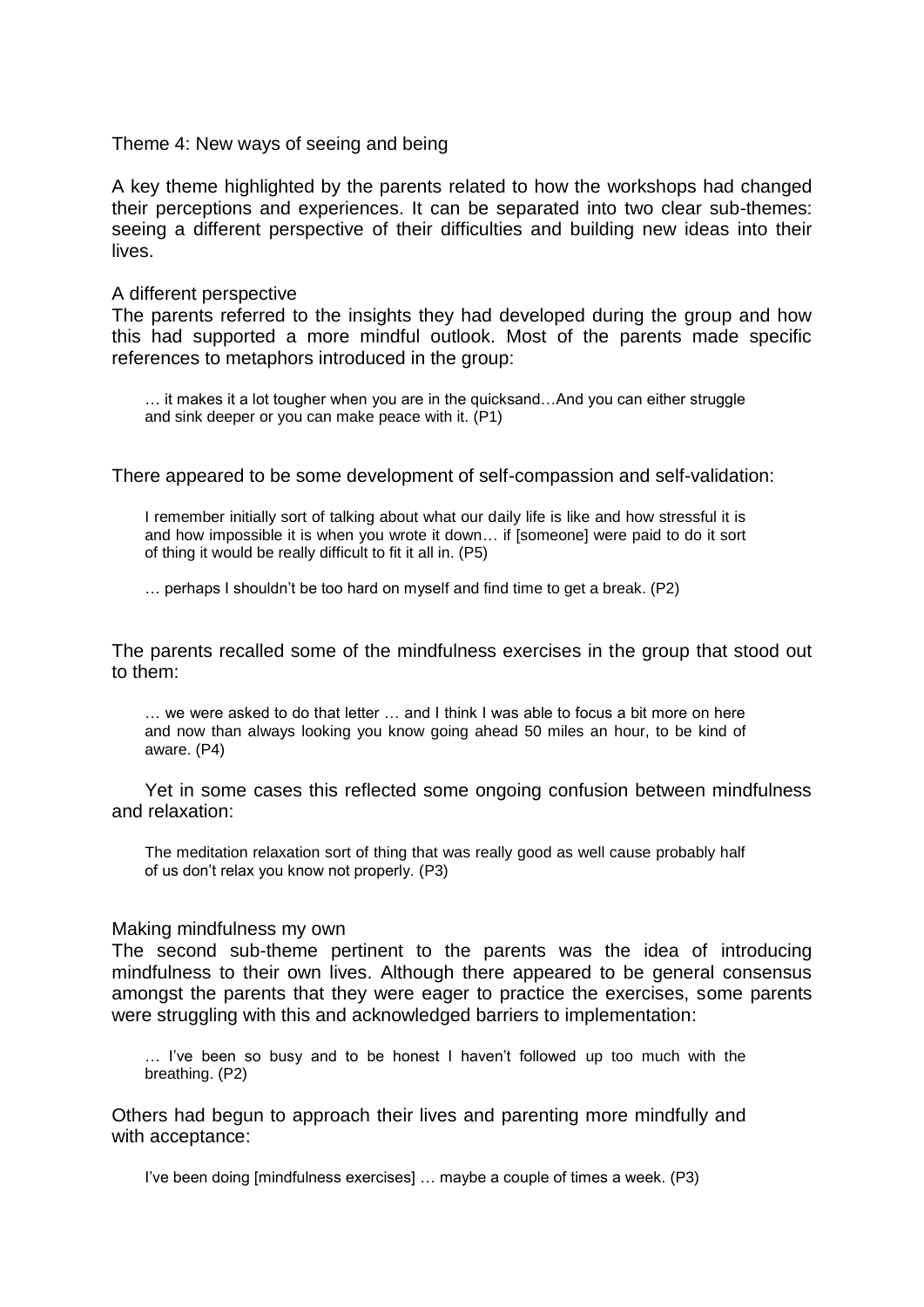… even if it's not nice actually doing it and being present while you're doing it. (P4)

One parent had created their own metaphor to capture their experience of mindfulness and acceptance:

It's almost like a detoxification of the mind just like when you detox your body at first you feel really sick and some people throw up and do all that because your body is trying to cleanse itself. (P1)

Theme 5: Positive changes

The parents described a range of positive changes that had occurred following the group.

Back on an even keel

All the parents reflected on an enhanced emotional wellbeing, particularly in relation to a reduction in stress:

I feel a lot more at an even keel than too much up here or too much down there. (P2)

I don't get so stressed out and angry now. (P3)

Values-led changes

Prior to the group there was a general consensus amongst the parents that they did not have time for themselves. Following the group, several parents noted, small, yet significant changes in their actions that were more in line with their value of self-care:

… you never do much for yourself but then suddenly you're starting to think about yourself and think yeah I can do things. (P3)

to get back to my interests that I had (P1)

New ways of responding to same old situations

Unanimous amongst the parents was the realisation that their situations at home had not changed, yet their response to approaching their difficulties had:

Not struggling and not trying to escape it and rather just making peace with it I think that, I think it has helped me. (P 1)

… I was still facing the aggression but it wasn't affecting me emotionally as it did the other times. (P1)

There has been new problems that have arisen … where it's been a bit more stressful but I think I have managed it a little bit better than I did before. (P4)

#### Changes for others

The changes noted by the parents were not only impacting on their emotional wellbeing and ability to manage difficult situations, but also had a positive influence on others: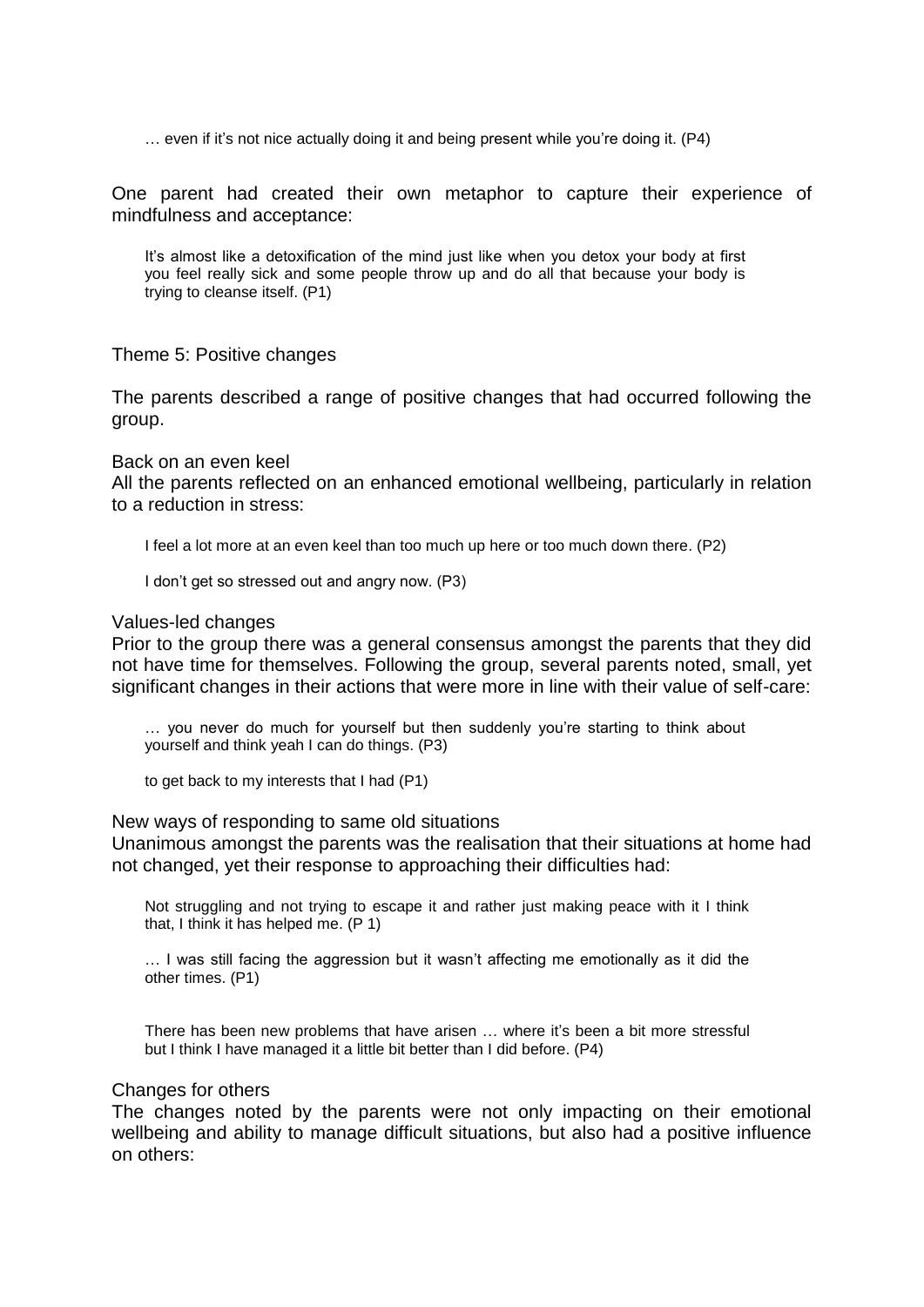It did really make me feel quite mindful about when I was doing things with my children and whatever I was doing even if I didn't enjoy it, to be present. (P4)

… interactions between me and my son a lot more positive and because I am a lot calmer because I am a lot happier. (P1)

Theme 6: Looking to the future

#### Personal practice

Through the interviews it became apparent that the group had provided a powerful tool to enable the parents to make changes:

I think this is a very very empowering technique simple as it might seem but it does do a lot and you know regular practice of that can literally change your life. (P1)

It's the only thing that I can do at the moment and the alternative is just to carry on being stressed. (P5)

There was a sense that the parents were beginning a new journey in discovering how to implement mindfulness and acceptance:

I think trying to be mindful I'm not 100% sure if I'm doing it all the time … um I feel a little bit I think more confident. (P4)

I need to get better at … my life has been just one big stress fest and that's all I'm used to so you gotta get into good habits. (P5)

Several parents expressed their continued investment in using mindfulness and acceptance, and were considering ways to expand their knowledge and experiences:

I do the meditation every day and uh but in addition to that I am looking out for every other way of thinking. (P1)

I'm hoping to go more deeper into it ... when you have a child with special needs you're always going to have problems. (P4)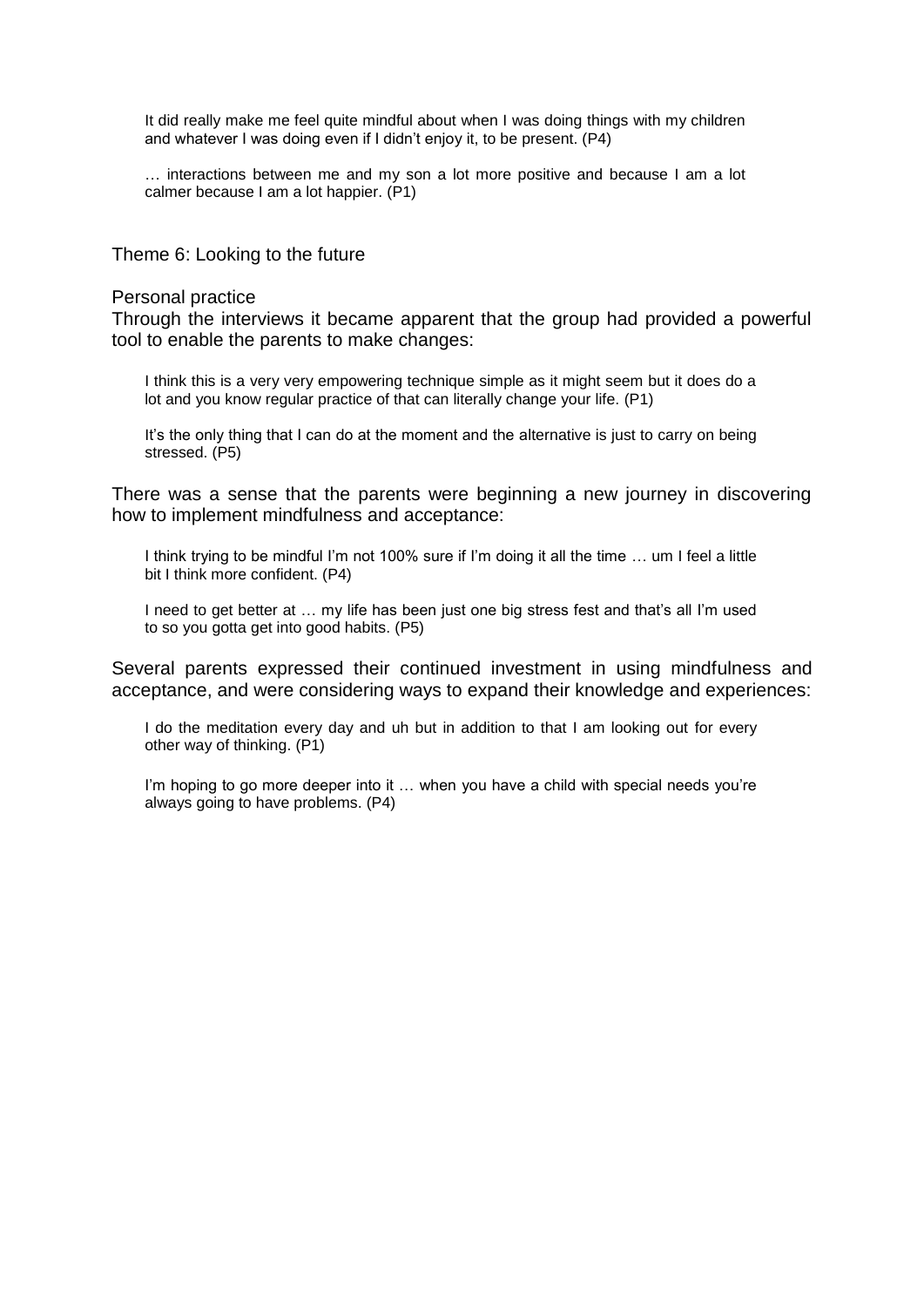#### **Discussion**

The Parent Wellbeing Workshops aim to provide support to family carers, whose child displays high levels of challenging behaviour, based on an ACT framework to enable family carers to promote and maintain their emotional wellbeing. The workshops are offered as part of a positive behaviour support (PBS) and systemic service model which aims to provide intensive clinical psychology support to the child and their family in order to prevent the child entering a residential school placement. The current study aimed to evaluate the workshops using semi-structured interviews to generate a detailed account of participants' experiences of the workshops and of drawing on acceptance and mindfulness practices within their daily lives.

Interviews were conducted with five family carers following attendance at the workshops. Family carers reported that they found the workshops useful and were able to incorporate mindfulness and acceptance into their daily lives. A number of important limitations must be considered before interpreting these results, however. Firstly, the sample size was relatively small and participants were all parents of children with severe intellectual / developmental disabilities who displayed high levels of challenging behaviour. This may limit the generalizability of the findings and it is not known whether these results are applicable to families who support children with less severe disabilities or behaviour difficulties.

Secondly, although the qualitative approach taken in this study allowed an in-depth examination of participants' experiences (which previous research has lacked), the absence of quantitative data to confirm participants' reports should be considered. The accounts given by participants suggest that the intervention did have a positive effect; however a more robust mixed methods evaluation of the intervention with a larger sample size and a waiting list control group is needed to confirm this.

Finally, this study does not examine which components of the intervention may account for the positive changes experienced by the participants. For example, it is not known to what extent the practice based exercises or the discussions supported participants to perceive their experiences differently. Whilst it is likely that a combination of elements was responsible for the outcomes described by participants, an analysis of the various components and delivery formats of the workshops would add to the knowledge base for supporting family carers with this approach.

Despite these limitations, the results of this study provide initial evidence for the effectiveness of the Parent Wellbeing Workshops. Participants reported generally poor wellbeing and high levels of stress prior to the workshops consistent with evidence which suggests that family carers of children with intellectual / developmental disabilities often experience high levels of stress and emotional difficulties (e.g. Baker et al., 2013; Hastings, 2002). Although they had mixed expectations of the workshops, all of the parents said that they found them useful and described positive changes following attendance at the workshops, including a new perception of their difficulties, the use of mindfulness in their daily lives, and an improved ability to cope with stress. These qualitative accounts confirm earlier findings of a significant reduction on quantitative stress measures following acceptance and mindfulness based interventions for family carers (Benn, Akiva, Arel, & Roeser, 2012; Farraioli & Harris, 2013; Minor et al., 2008; Neece, 2014) and an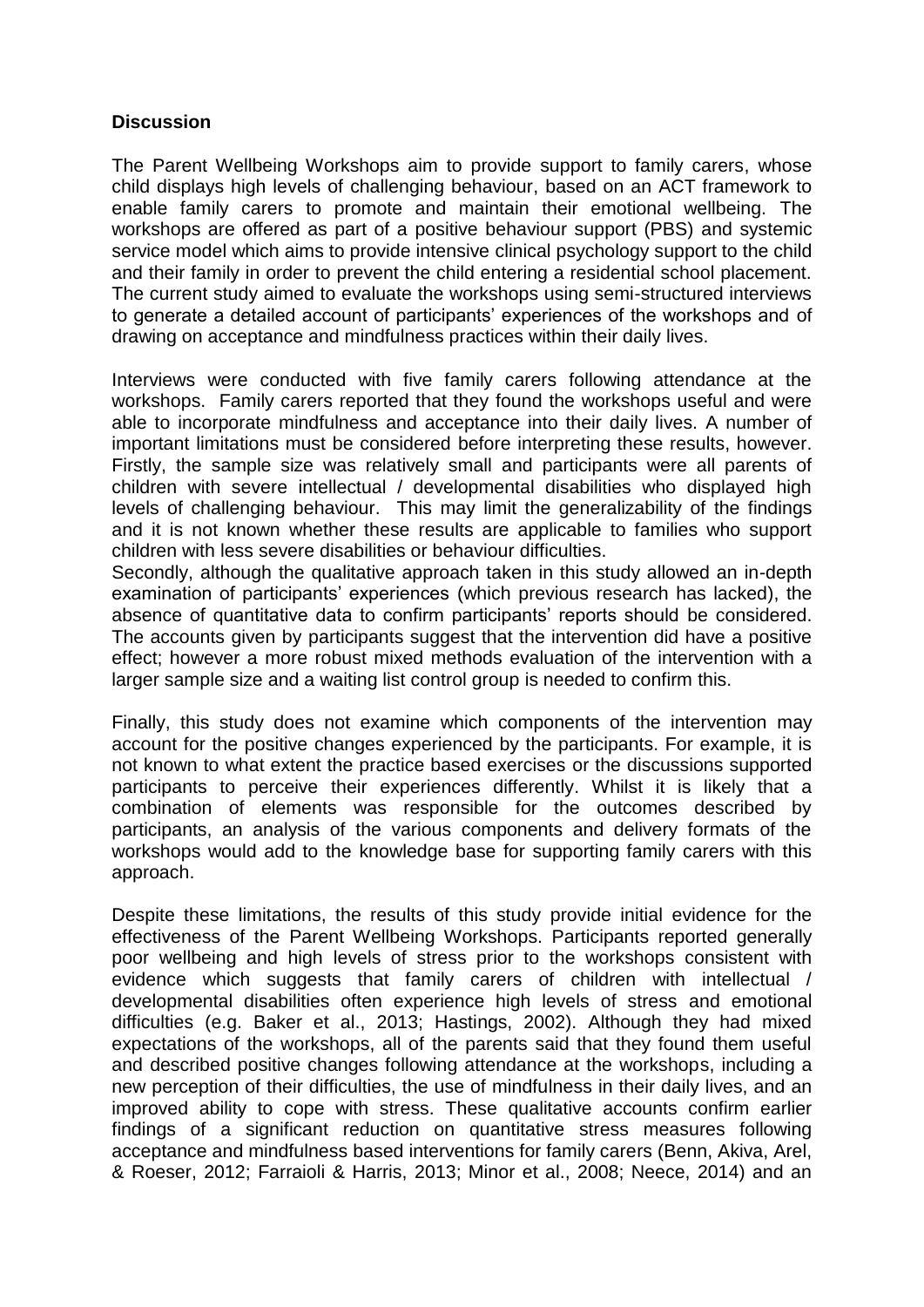increase in mindfulness and life satisfaction (Benn, Akiva, Arel, & Roeser, 2012; Neece, 2014).

Participants also reported that attendance at the workshops with other parents who had similar experiences was an important aspect of the workshops and they expressed a desire to continue or develop their meditation practices. Whilst some parents were confused about the difference between mindfulness and relaxation, most were able to describe mindfulness techniques and spoke of ways that they could fit these techniques into their daily lives. Many of these changes relate to key features of acceptance and commitment therapy (e.g. themes relating to a new perspective and self-compassion) (Hayes, Strasahl, & Wilson, 1999; Smith & Gore, 2012) and participants often described their experience using metaphors from the workshops. This suggests that the effectiveness of the intervention was due to more than social support alone, though this in and of itself was also highlighted as an important factor and is highlighted by previous research as important for family carer wellbeing and health (Dunst, Trivette, & Cross, 1986; Guralnick, Hammond, Veille, & Connor, 2008; Skok, Harvey, & Reddihough, 2006; Wei et al., 2012).

In addition to positive changes noted for the participants themselves, family carers also spoke of the impact of their attendance at the workshops on others (e.g. on their child). Participants felt that their improved ability to cope with stress and approach activities mindfully and with acceptance impacted positively on those around them. This is consistent with evidence suggesting that a mindfulness based support programme may influence outcomes for the child as well as the family carer (Neece, 2014). These findings fit with the values of a PBS approach (Gore et al., 2013; LGA & NHS England, 2014) to supporting individuals with intellectual / developmental disabilities and challenging behaviour, which places emphasis on a systems wide approach. In this way, the parent wellbeing workshops could usefully be incorporated into PBS plans (as they have been within the Ealing Intensive Therapeutic and Short Break Service; ITSBS) in order to provide support to the wider systems around an individual and improve quality of life for the individual themselves and their family.

The workshops were designed to be therapeutic in nature and place few demands on participant's time outside of the workshop (i.e. in relation to homework tasks). The facilitators felt that the extended sessions (lasting 4 hours each) were useful both logistically, as there was no need for participants to identify weekly slots to attend the sessions, and therapeutically, due to the opportunity to undertake extended practice and deeper discussion than would have been possible with short weekly sessions. The accessible and brief nature of the intervention ensures that it can be incorporated into routine clinical practice and places few time commitments on either the participants or the facilitators.

Longer term outcomes for group members are not yet known and the utility of monthly follow up sessions or refresher workshops could usefully be explored by future research. Follow up sessions could, for example, be scheduled monthly for six months following the initial intervention and directed largely by the participants themselves. In addition, periodic refresher workshops, during which facilitators guide participants through practice and help participants to overcome any issues with practicing at home, could be scheduled in order to help maintain the effects of the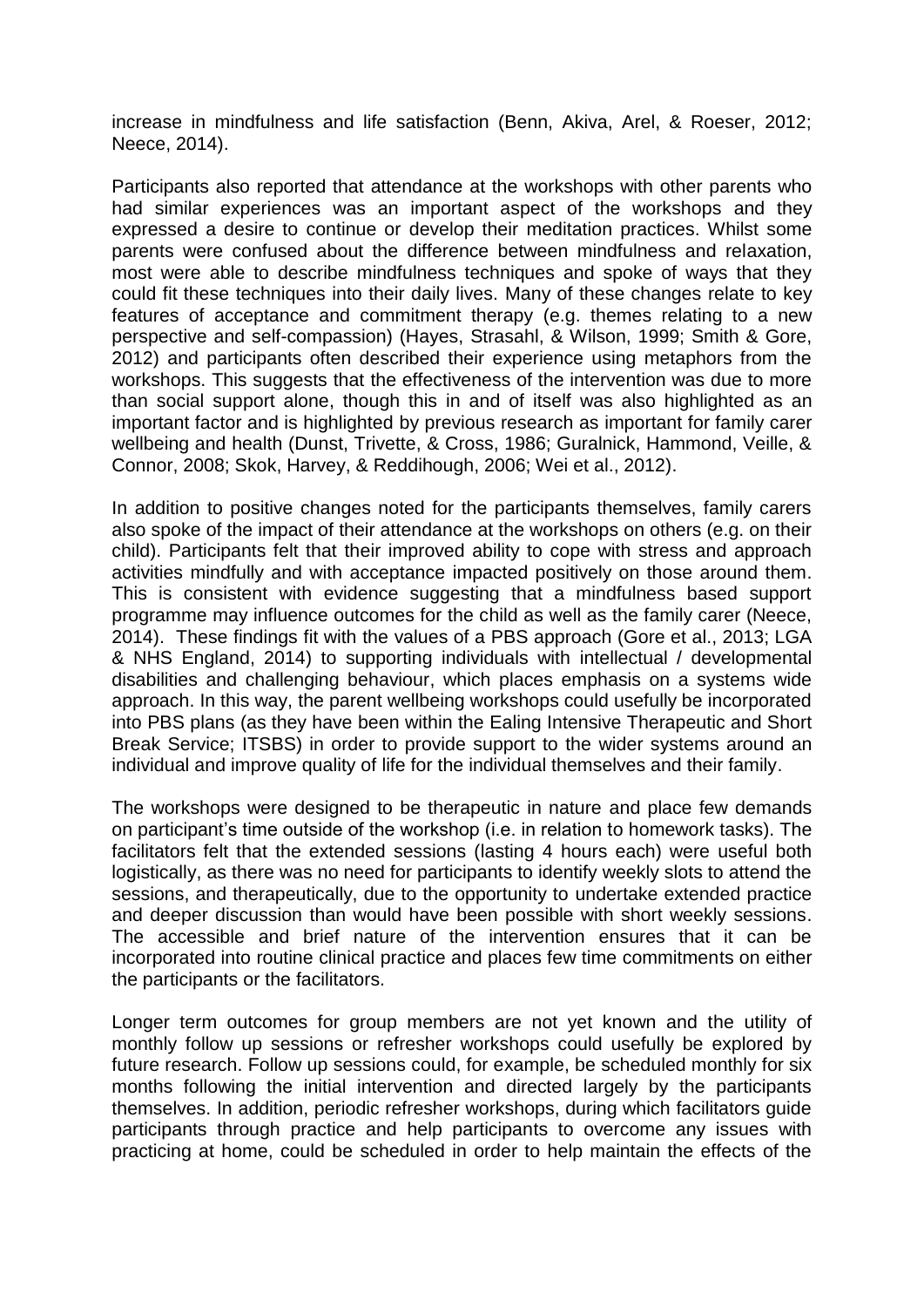intervention and help participants to incorporate mindfulness and acceptance into their way of life.

In addition, the application of the intervention with other client groups (e.g. family carers of children with less severe difficulties), in different services (e.g. in CAMHS settings), and utilising different formats (e.g. a full day workshop) would add to the evidence base for the intervention and improve understanding of the factors related to effectiveness. Finally, as mentioned previously, replications of the intervention on a larger scale, with more robust evaluation methods and a waiting list control group, are needed to support the conclusions from this study.

#### **Conclusions**

The importance of supporting the emotional wellbeing of family carers of children with intellectual / developmental disabilities is well evidenced. Mindfulness and acceptance based approaches have been shown to support family carer wellbeing by reducing stress, increasing mindfulness skills, and influencing outcomes for both the family carer and their child; however these approaches have not been evaluated qualitatively. As a result, little is known about participants' experiences of these interventions and their perception of the impact of the intervention on their daily lives.

The current study qualitatively evaluated an acceptance and mindfulness based intervention for family carers of children with intellectual / developmental disabilities who displayed high levels of challenging behaviour and were at risk of a residential school placement. Participants reported that they found the Parent Wellbeing Workshops useful and they felt that they were better able to cope with stress following attendance at the workshops. In addition, they described new perceptions of their difficulties and felt that they were able to incorporate mindfulness into their daily lives with positive effects on both their own wellbeing and on others around them. The importance of attending the sessions with other family carers was highlighted and participants expressed a desire to continue their practice both within additional group sessions and independently at home.

Future research should explore quantitative outcomes of the workshops for both the participant and their child given evidence and accounts of the impact of mindfulness and acceptance based approaches on others around the participant. In addition, longitudinal outcomes should be examined and the utility of refresher or follow up sessions should be assessed. Finally, the application of the workshops with other client groups (e.g. family carers of children with less severe difficulties) and in other delivery formats (e.g. a full day workshop rather than two shorter sessions) is needed.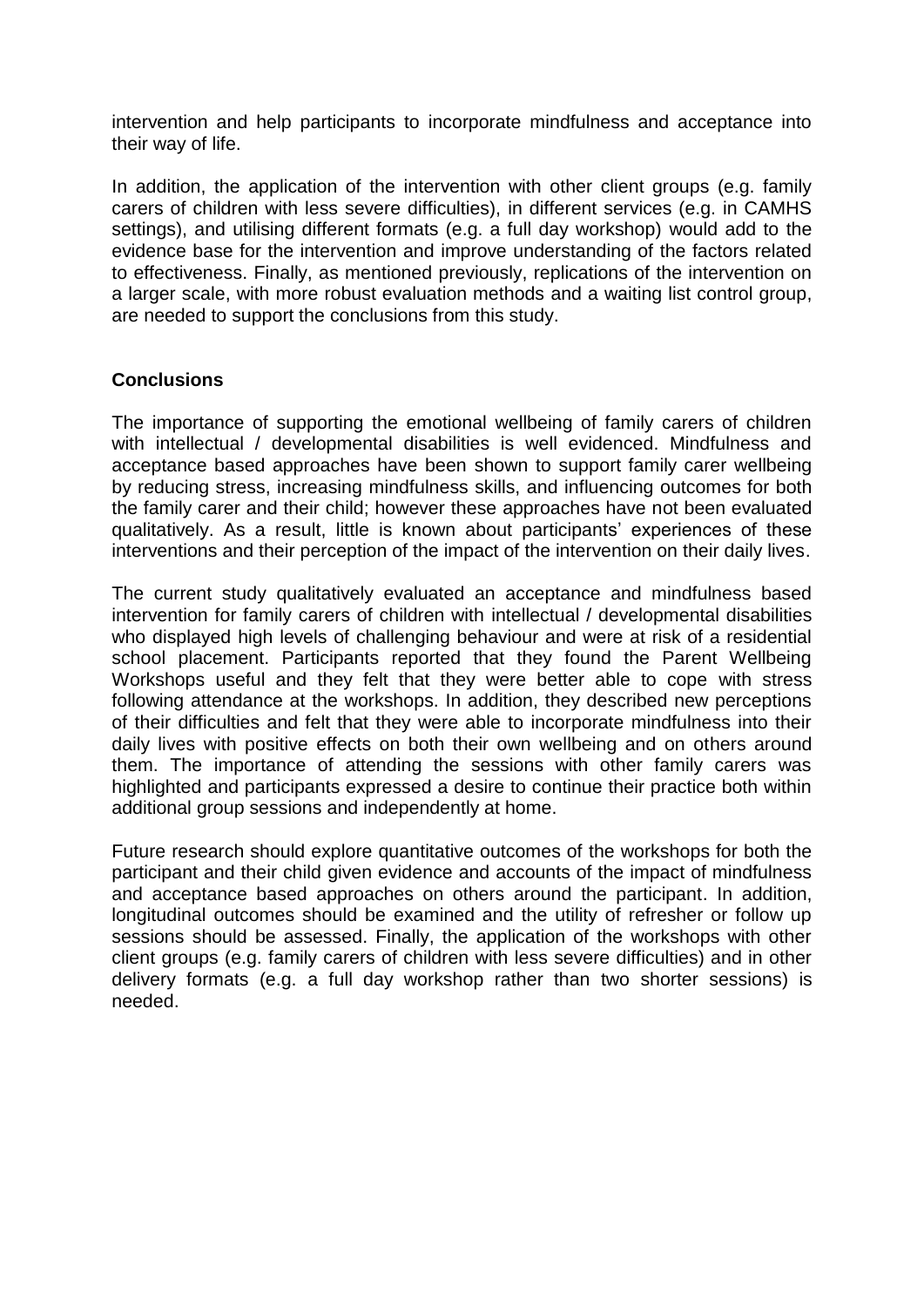#### **References**

- Allen, D., Hawkins, S. and Cooper, V. (2006). Parents' use of physical interventions in the management of their children's severe challenging behaviour. Journal of Applied Research in Intellectual Disabilities, 19(4), 356-363.
- Baker, B. L. and Feinfield, K. A. (2003). Early Intervention. Current Opinion in Psychiatry, 16(5), 503-509.
- Beer, M., Ward, L., & Moar, K. (2013). The relationship between mindful parenting and distress in parents of children with an autism spectrum disorder. Mindfulness, 4(2), 102-112.
- Benn, R., Akiva, T., Arel, S., & Roeser, R. W. (2012). Mindfulness training effects for parents and educators of children with special needs. Developmental Psychology, 48(5), 1476-1487.
- Blackledge, J. T., & Hayes, S. C. (2006). Using Acceptance and Commitment training in the support of parents of children diagnosed with Autism. Child & Family Behavior Therapy, 28, 1-18.
- Boyatzis, R. E. (1998). Transforming Qualitative Information: Thematic Analysis and Code Development. London, UK: Sage Publications, Inc.
- Braun, V., & Clarke, V. (2006). Using thematic analysis in psychology. Qualitative Research in Psychology, 3(2), 77-101.
- Coatsworth, J. D., Duncan, L. G., Greenberg, M. T., & Nix, R. L. (2010). Changing parent's mindfulness, child management skills and relationship quality with their youth: Results from a randomized pilot intervention trial. Journal of Child & Family Studies, 19, 203-217.
- Duncan, L. G., & Bardacke, N. (2010). Mindfulness-based childbirth and parenting education: Promoting family mindfulness during the perinatal period. Journal of Child & Family Studies, 19, 190-202.
- Duncan, L. G., Coatsworth, J. D., & Greenberg, M. T. (2009). Pilot study to gauge acceptability of a mindfulness-based, family-focused preventative intervention. Journal of Primary Prevention, 30, 605-618.
- Dunst, C. J., Trivette, C. M., Cross, A. H. (1986). Mediating influences of social support: Personal, family, and child outcomes. American Journal of Mental Deficiency, 90(4), 403-417.
- Emerson, E. and Einfeld, S., (2010). Emotional and behavioural difficulties in young children with and without developmental delay: A bi-national perspective. Journal of Child Psychology and Psychiatry, 51(5), 583-593.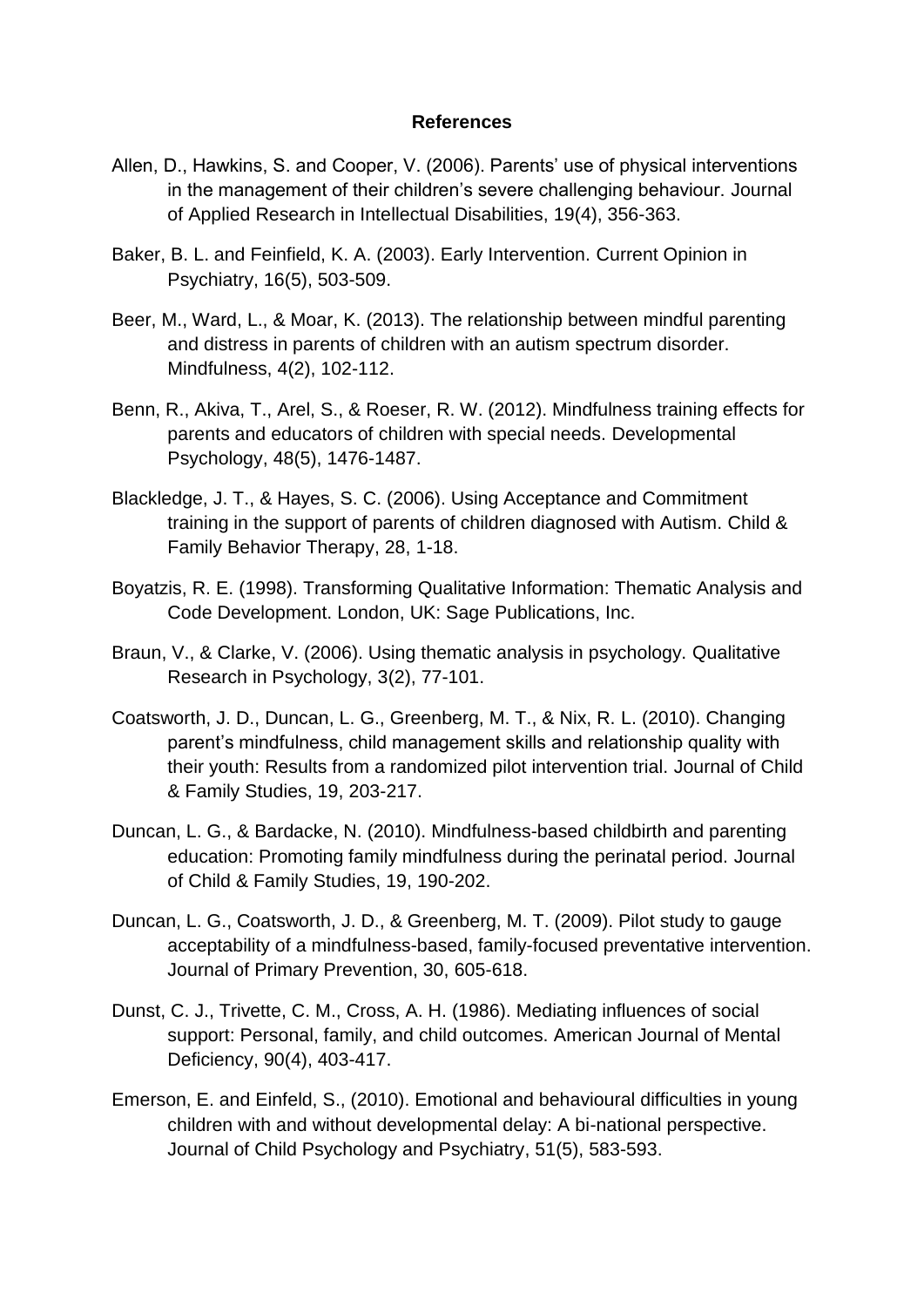- Emerson E. and Einfeld S. (2011). Challenging Behaviour (3rd Edition). Cambridge, UK: Cambridge University Press.
- Ferraioli, S. J., & Harris, S. L. (2013). Comparative effects of mindfulness and skillsbased parent training programs for parents of children with autism: Feasibility and preliminary outcome data. Mindfulness, 4, 89-101.
- Gore, N. J., McGill, P., Toogood, S., Allen, D., Hughes, C. J., Baker, P., . . . & Denne, L. D. (2013). Definition and scope for positive behavioural support. International Journal of Positive Behavioural Support, 3(2), 14-23.
- Guralnick, M. J., Hammond, M. A., Neville, B., & Connor, R. T. (2008). The relationship between sources of and functions of social support and dimensions of child- and parent-related stress. Journal of Intellectual Disability Research, 52(12), 1138-1154.
- Hastings, R. P. (2002). Parental stress and behaviour problems of children with developmental disability. Journal of Intellectual and Developmental Disability, 27(3), 149-160.
- Hayes, S. C., Strosahl, K. D., & Wilson, K. G. (1999). Acceptance and Commitment Therapy: An Experiential Approach to Behavior Change. New York, NY: Guilford Press.
- Kabat Zinn, J. (1994). Wherever you go, there you are: Mindfulness meditation in everyday life. New York: Hyperion Books.
- Local Government Association & NHS England (2014). Ensuring Quality Services. London, UK: Local Government Association.
- Lloyd, T., & Hastings, R. P. (2008). Psychological variables as correlates of adjustment in mothers of children with intellectual disabilities: cross-sectional and longitudinal relationships. Journal of Intellectual Disability Research, 52, 37-48.
- Minor, H. G., Carlson, L. E., MacKenzie, M. J., Zernicke, K., & Jones, L. (2008). Evaluation of a mindfulness-based stress reduction (MBSR) program for caregivers of children with chronic conditions. Social Work in Health Care, 43, 91-109.
- Murrell, A. R., & Scherbarth, A. J. (2006). State of the research & literature address: ACT with children, adolescents and parents. International Journal of Behavioral Consultation and Therapy, 2(4), 531-543.
- Neece, C. L. (2014). Mindfulness-based stress reduction for parents of young children with developmental delays: Implications for parental mental health and child behavior problems. Journal of Applied Research in Intellectual Disabilities, 27, 174-186.